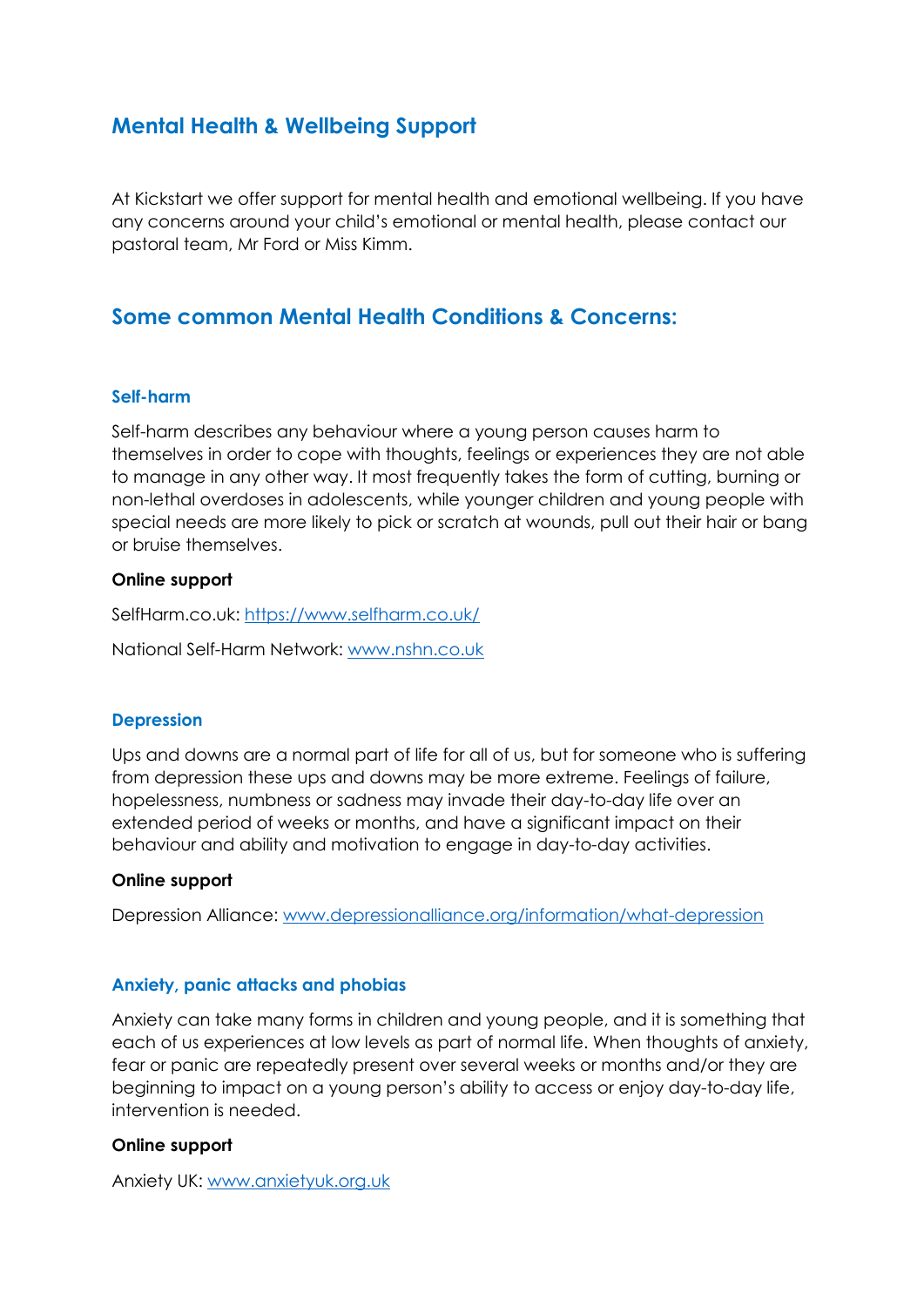## **Obsessions and compulsions**

Obsessions describe intrusive thoughts or feelings that enter our minds which are disturbing or upsetting; compulsions are the behaviours we carry out in order to manage those thoughts or feelings. For example, a young person may be constantly worried that their house will burn down if they don't turn off all switches before leaving the house. They may respond to these thoughts by repeatedly checking switches, perhaps returning home several times to do so. Obsessive compulsive disorder (OCD) can take many forms – it is not just about cleaning and checking.

## **Online support**

OCD UK: [www.ocduk.org/ocd](http://www.ocduk.org/ocd)

## **Suicidal feelings**

Young people may experience complicated thoughts and feelings about wanting to end their own lives. Some young people never act on these feelings though they may openly discuss and explore them, while other young people die suddenly from suicide apparently out of the blue.

## **Online support**

Prevention of young suicide UK – PAPYRUS: [www.papyrus-uk.org](http://www.papyrus-uk.org/)

On the edge: ChildLine spotlight report on suicide: [www.nspcc.org.uk/preventingabuse/research-and-resources/on-the-edge-childline](http://www.nspcc.org.uk/preventingabuse/research-and-resources/on-the-edge-childline-spotlight/)[spotlight/](http://www.nspcc.org.uk/preventingabuse/research-and-resources/on-the-edge-childline-spotlight/)

## **Eating problems**

Food, weight and shape may be used as a way of coping with, or communicating about, difficult thoughts, feelings and behaviours that a young person experiences day to day. Some young people develop eating disorders such as anorexia (where food intake is restricted), binge eating disorder and bulimia nervosa (a cycle of bingeing and purging). Other young people, particularly those of primary or preschool age, may develop problematic behaviours around food including refusing to eat in certain situations or with certain people. This can be a way of communicating messages the child does not have the words to convey.

## **Online support**

Beat – the eating disorders charity: [www.b-eat.co.uk/about-eating-disorders](http://www.b-eat.co.uk/about-eating-disorders)

Eating Difficulties in Younger Children and when to worry: [www.inourhands.com/eating-difficulties-in-younger-children](http://www.inourhands.com/eating-difficulties-in-younger-children)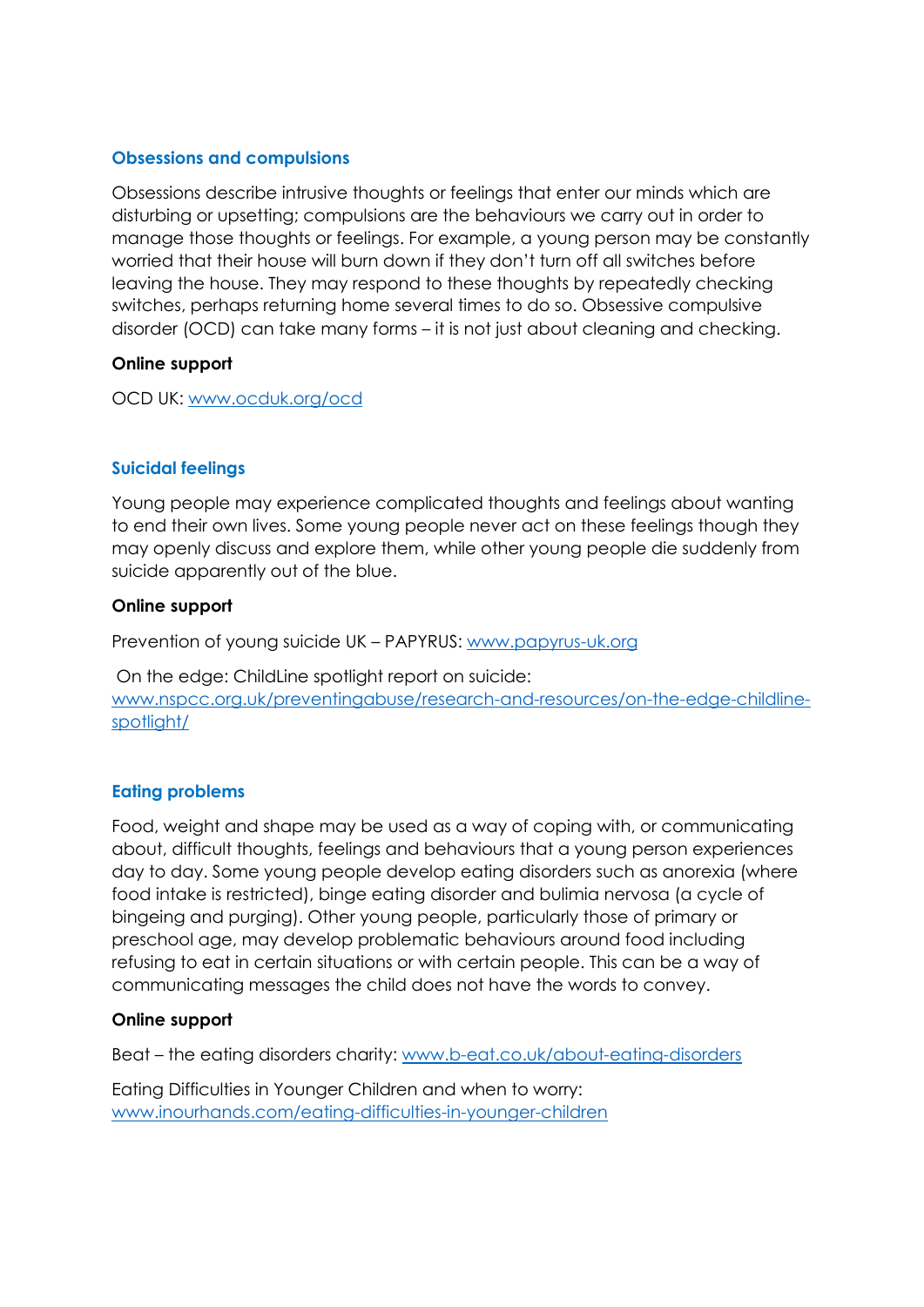# **Where to get support:**

## **School Based Support**

**Mental Health First Aider** – Miss KImm can offer support and guidance as well as referring to appropriate support. This is available to all students in the intervention room on a drop-in basis.

**Designated Safeguarding Leads** – If you have concerns about the safety of your child, please contact our designated Safeguarding Leads: Mr Cash or Mr Ford.

## **Local Support**

#### <https://www.childrenssociety.org.uk/beam/shropshire>

**Beam** Emotional Wellbeing Drop-in for children and young people under 25. Run by the Children's Society. Drop-ins are held Mondays and Tuesdays 12pm-7pm and Saturdays 11am-4pm at 9 Market Square, Wellington, Telford TF1 1BP.

## <https://www.rechargetelford.org.uk/>

**Recharge Telford** supports under 21's to overcome their individual barriers, providing group projects and support with Drug & Alcohol Addiction & Emotional Well-Being. Recharge provides a variety of sessions at their centre in Burford, Brookside, Telford TF3 1LP.

## <https://telford-mind.co.uk/>

**Telford Mind** run a 16-25 peer support group on Wednesdays 4-5.15pm at Court Street Medical Practice, Madeley. Young people can self-refer at [talk2@telford](mailto:talk2@telford-mind.co.uk)[mind.co.uk](mailto:talk2@telford-mind.co.uk)

#### <https://www.kooth.com/>

Kooth provides an anonymous 24-hour online service offering peer support, self-help and have trained counsellors to talk to. Anyone aged 11-25, living in Shropshire and Telford & Wrekin, can register to access this service and you don't need to be referred or have an appointment. Whilst the website is available 24 hours, there will be someone to talk to online at the following times: 12:00 to 22:00 (Monday to Friday),18:00 to 22:00 (Saturday, Sunday and Bank Holidays)

#### <https://www.themix.org.uk/get-support/speak-to-our-team>

The Mix is a national organisation which offers essential support for under 25s.